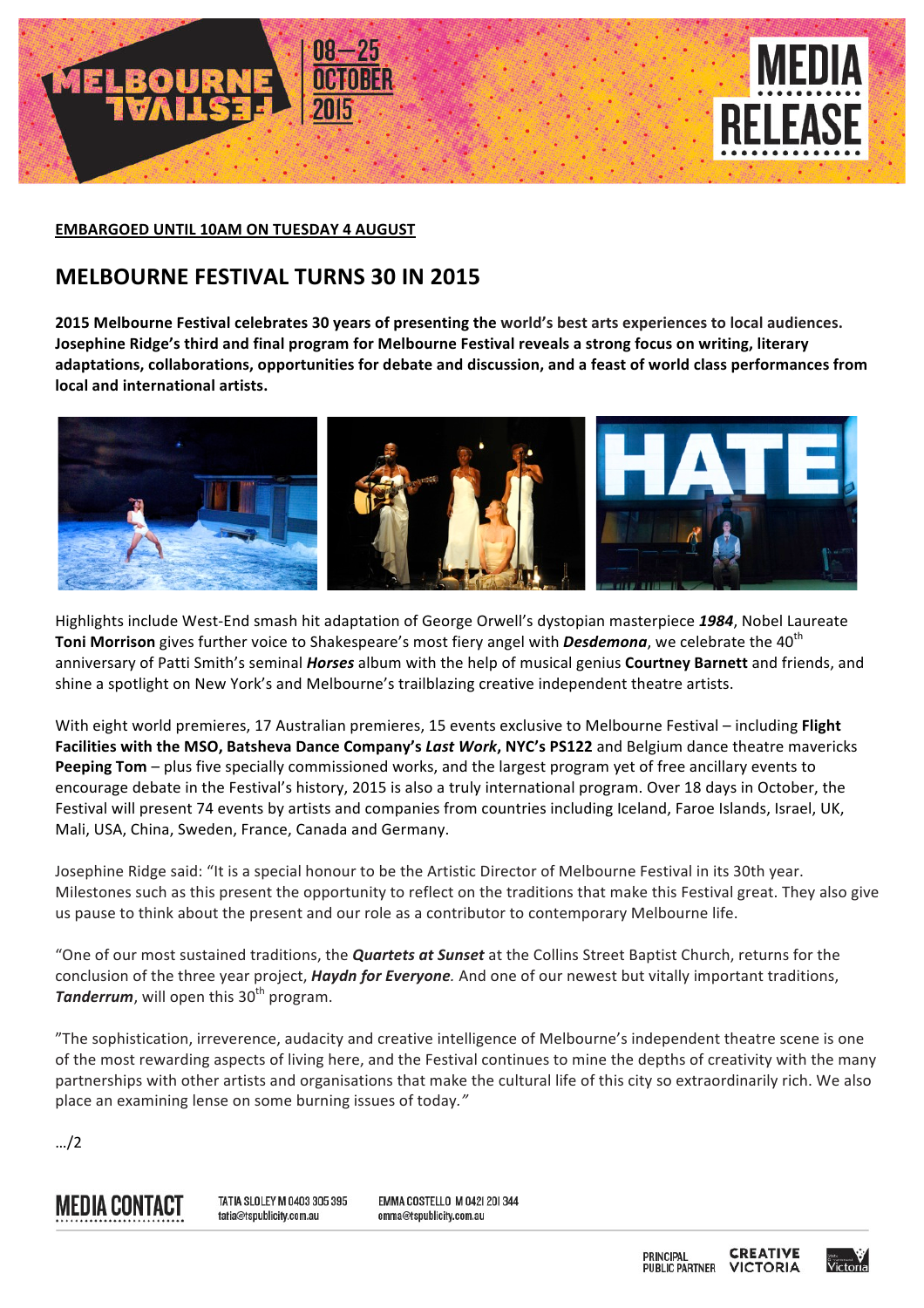

Over 250,000 people have already seen Headlong's radically staged production of 1984, one of theatre's most powerful events of recent times. It received a nomination for Best New Play at the Olivier Awards, and forms a timely reminder of the dangers posed by the digital age and society's subconscious cooperation in our own surveillance. This West-End smash hit adaptation will have an exclusive Australian season as part of the 2015 Melbourne Festival, alongside a series of special events responding to this production including *Language, Performance and Power:* **Reflecting on 1984 in 2015, Aural Contract: The Voice Before the Law with artist Lawrence Abu Hamdan, curated by** Liquid Architecture, *George Orwell's 1984: A Live Reading* at the Legislative Assembly Chamber in Victoria's Parliament House, read by notable politicians, actors, media commentators; and *Eyes Without a Face: Surveillance in Cinema* program at ACMI.

Dance highlights include Israel's Batsheva Dance Company presenting two exhilarating works by Ohad Naharin – one of the world's pre-eminent dance makers – with the ever-evolving showcase **Decadence** and the Australian premiere of Last Work; and cinematic set design and jaw-dropping physicality combine to create an unforgettable piece of dance theatre from Belgium's 32 Rue Vandenbranden in *Peeping Tom.* 

**New York Narratives** is a multi-faceted exchange program that explores the history of two cultural capitals – Melbourne and New York – and the influence of each city's independent theatre practitioners (PS122 in New York and Arts House in Melbourne) on local, national and international artists and audiences. In addition to staging works from two of PS122 distinguished alumni Okwui Okpokwasili's Bronx Gothic and Andrew Schneider's Youarenowhere, the program features a hands-on interactive performance with Melburnians and Andrew Schneider, Acting Stranger, video installations and films that chronicle artists and productions presented at PS122 over the past three decades; a multi–faceted exhibition of Arts House's first decade; and pre/post show talks with the creative artists behind the shows.

Enigmatic director Peter Sellars and Nobel Prize Laureate Toni Morrison give voice to Othello's lover in *Desdemona*. Through music from award winning Malawi singer-songwriter Rokia Traoré, this unique and compelling creation tells the untold stories of the doomed heroine from Shakespeare's original tale.

Children and adults alike can enjoy this year's program of family friendly entertainment featuring The Rabbits - based on John Marsden and Shaun Tan's haunting picture book, Opera Australia and Barking Gecko Theatre Company have assembled some of Australia's foremost creative talents to collaborate on a new piece of musical theatre with music by Australian opera and pop-sensation singer-songwriter Kate Miller-Heidke, and a visually stunning design, riddles, puzzles and magic combine in *Masquerade* – as playwright and actress Kate Mulvany and author of The Moon Falling in Love with the Sun Kit Williams join forces with this touching love story between a parent and child in an epic musical adventure; and remembered by generations of Australians from the 70's cult TV show Monkey Magic, *Monkey...Journey to the West* combines comedy, music and spectacular martial arts to produce entertainment for the whole family.

2015 also sees some fascinating world premiere productions and events from local Melbourne dance, theatre and visual arts companies and artists including Fraught Outfit's The Bacchae, Antony Hamilton's NYX, Speak Percussion's A *Wave and Waves* and Outer Urban Projects' Grand DiVisions.

…/3



TATIA SLOLEY M 0403 305 395 tatia@tspublicity.com.au

**EMMA COSTELLO M 0421 201344** emma@tspublicity.com.au